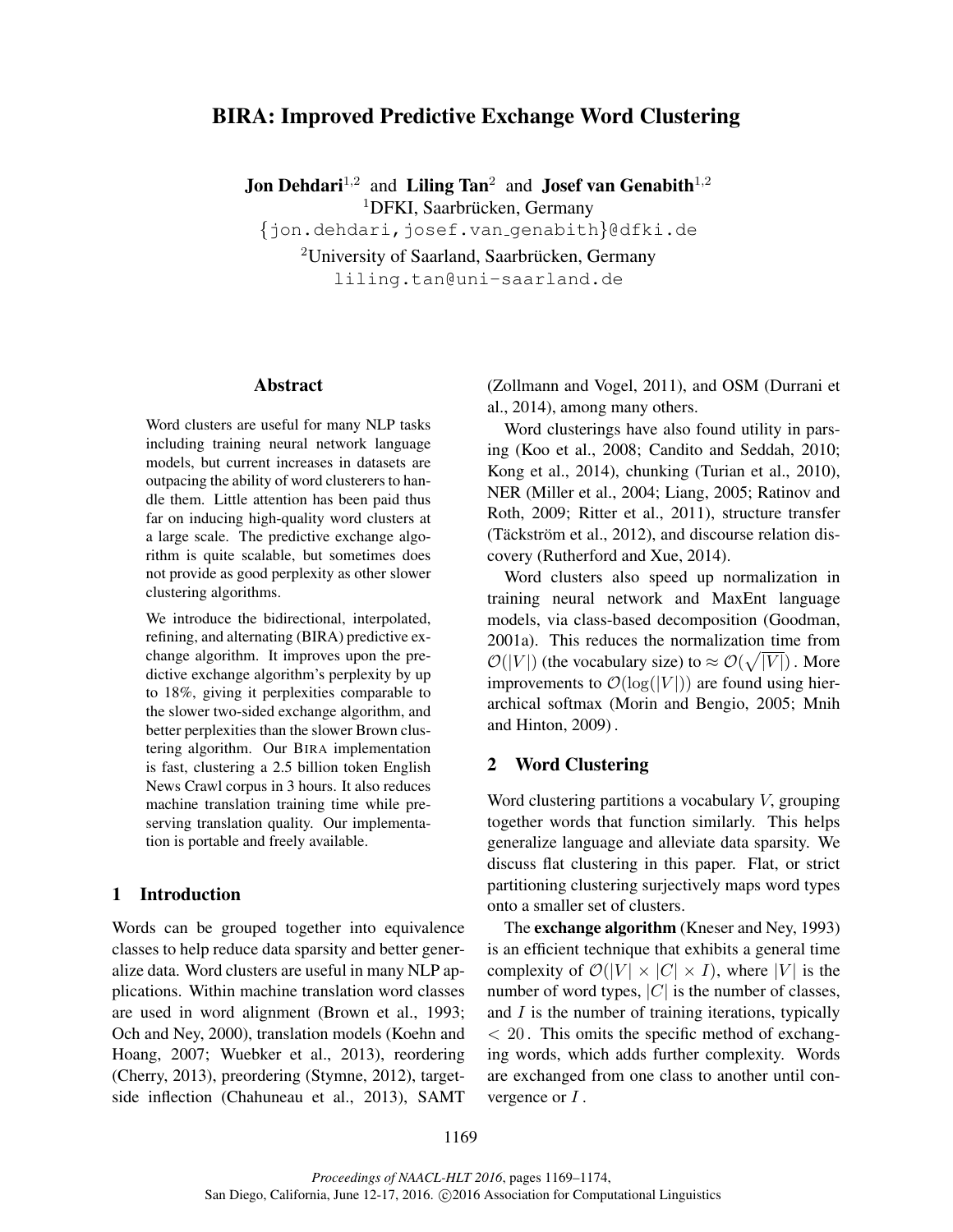One of the oldest and still most popular exchange algorithm implementations is  $mkcls$  (Och, 1995)<sup>1</sup>, which adds various metaheuristics to escape local optima. Botros et al. (2015) introduce their implementation of three exchange-based algorithms. Martin et al. (1998) and Müller and Schütze  $(2015)^2$ use trigrams within the exchange algorithm. Clark  $(2003)$  adds an orthotactic bias.<sup>3</sup>

The previous algorithms use an unlexicalized (two-sided) language model:  $P(w_i|w_{i-1})$  =  $P(w_i|c_i) P(c_i|c_{i-1})$ , where the class  $c_i$  of the predicted word  $w_i$  is conditioned on the class  $c_{i-1}$  of the previous word  $w_{i-1}$ . Goodman (2001b) altered this model so that  $c_i$  is conditioned directly upon  $w_{i-1}$ , hence:  $P(w_i|w_{i-1}) = P(w_i|c_i) P(c_i|w_{i-1})$ . This new model fractionates the history more, but it allows for a large speedup in hypothesizing an exchange since the history doesn't change. The resulting partially lexicalized (one-sided) class model gives the accompanying predictive exchange algorithm (Goodman, 2001b; Uszkoreit and Brants, 2008) a time complexity of  $\mathcal{O}((B+|V|) \times |C| \times I)$ where  $B$  is the number of unique bigrams in the training set. $4$  We introduce a set of improvements to this algorithm to enable high-quality large-scale word clusters.

# 3 BIRA Predictive Exchange

We developed a *bidirectional, interpolated, refining, and alternating* (BIRA) predictive exchange algorithm. The goal of BIRA is to produce better clusters by using multiple, changing models to escape local optima. This uses both forward and reversed bigram class models to improve cluster quality by evaluating log-likelihood on two different models. Unlike using trigrams, bidirectional bigram models only linearly increase time and memory requirements, and in fact some data structures can be shared. The two directions are interpolated to allow softer integration of these two models:

$$
P(w_i|w_{i-1}, w_{i+1}) \triangleq P(w_i|c_i)
$$
\n
$$
\cdot (\lambda P(c_i|w_{i-1}) + (1 - \lambda)P(c_i|w_{i+1}))
$$
\n
$$
(1)
$$

The interpolation weight  $\lambda$  for the forward direction alternates to  $1 - \lambda$  every a iterations (i):

$$
\lambda_i := \begin{cases} 1 - \lambda_0 & \text{if } i \text{ mod } a = 0 \\ \lambda_0 & \text{otherwise} \end{cases}
$$
 (2)

Figure 1 illustrates the benefit of this  $\lambda$ -inversion to help escape local minima, with lower training set perplexity by inverting  $\lambda$  every four iterations:



Figure 1: Training set perplexity using lambda inversion (+Rev), using 100M tokens of the Russian News Crawl (cf. §4.1). Here  $a = 4$ ,  $\lambda_0 = 1$ , and  $|C| = 800$ .

The time complexity is  $\mathcal{O}(2 \times (B+|V|) \times |C| \times I)$ . The original predictive exchange algorithm can be obtained by setting  $\lambda = 1$  and  $a = 0$ .<sup>5</sup>

Another innovation, both in terms of cluster quality *and* speed, is *cluster refinement*. The vocabulary is initially clustered into  $|G|$  sets, where  $|G| \ll |C|$ , typically  $2-10$ . After a few iterations  $(i)$  of this, the full partitioning  $C_f$  is explored. Clustering  $G$ converges very quickly, typically requiring no more than 3 iterations.<sup>6</sup>

$$
|C|_i := \begin{cases} |G| & \text{if } i \le 3\\ |C|_f & \text{otherwise} \end{cases}
$$
 (3)

The intuition behind this is to group words first into broad classes, like nouns, verbs, adjectives, etc. In contrast to divisive hierarchical clustering and coarse-to-fine methods (Petrov, 2009), after the initial iterations, the algorithm is still able to exchange

<sup>1</sup>https://github.com/moses-smt/mgiza <sup>2</sup>http://cistern.cis.lmu.de/marlin

<sup>3</sup>http://bit.ly/1VJwZ7n

<sup>&</sup>lt;sup>4</sup>Green et al. (2014) provide a Free implementation of the original predictive exchange algorithm within the Phrasal MT system, at http://nlp.stanford.edu/phrasal . Another implementation is in the Cicada semiring MT system.

<sup>&</sup>lt;sup>5</sup>The time complexity is  $\mathcal{O}((B+|V|) \times |C| \times I)$  if  $\lambda = 1$ .

<sup>&</sup>lt;sup>6</sup>The piecewise definition could alternatively be conditioned upon a percentage threshold of moved words.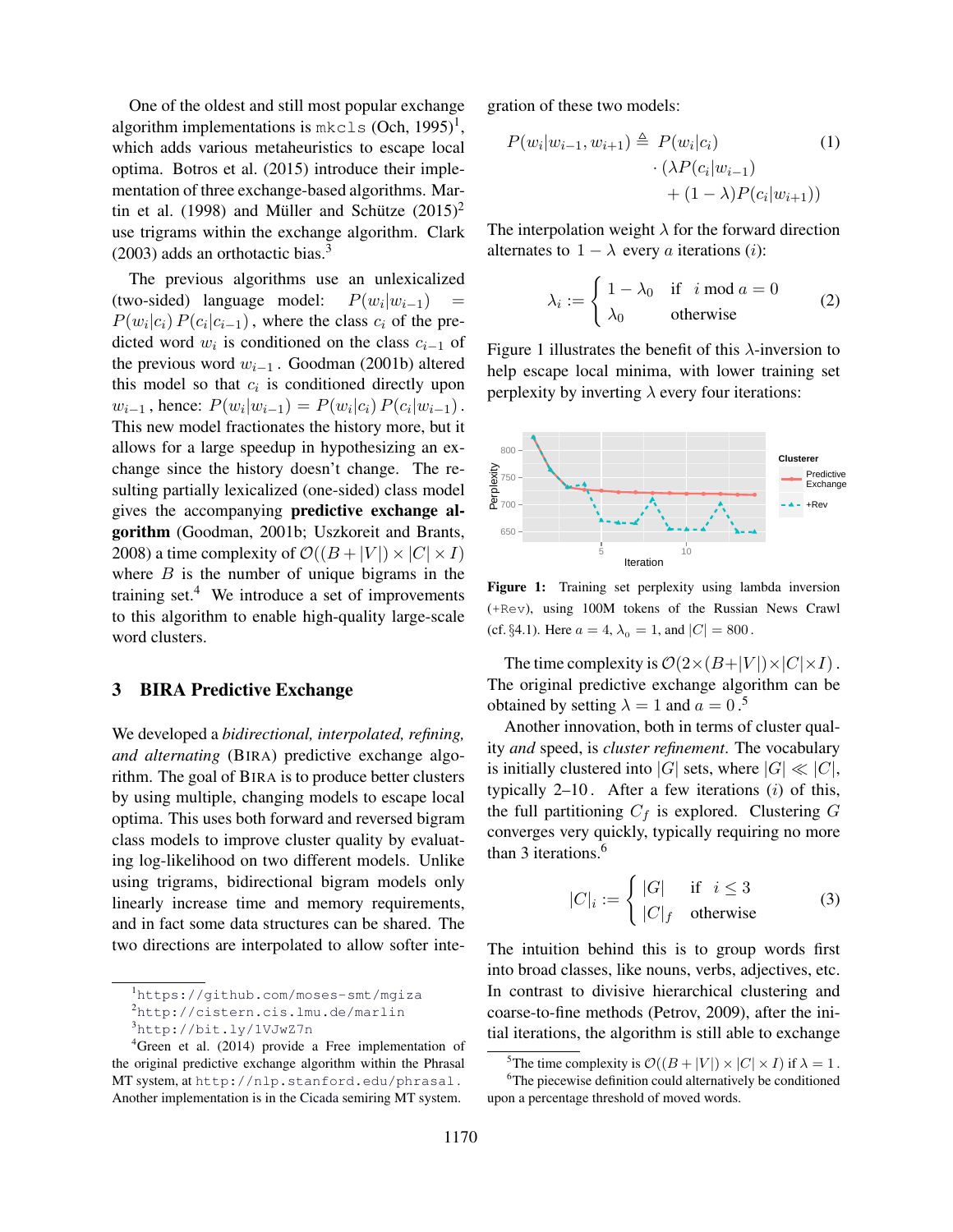

Figure 2: Development set PP of combinations of improvements to predictive exchange (cf. §3), using 100M tokens of the Russian News Crawl, with 800 word classes.

any word to any cluster—there is no hard constraint that the more refined partitions be subsets of the initial coarser partitions. This gives more flexibility in optimizing on log-likelihood, especially given the noise that naturally arises from coarser clusterings. We explored cluster refinement over more stages than just two, successively increasing the number of clusters. We observed no improvement over the twostage method described above.

Each BIRA component can be applied to any exchange-based clusterer. The contributions of each of these are shown in Figure 2, which reports the development set perplexities (PP) of all combinations of BIRA components over the original predictive exchange algorithm. The data and configurations are discussed in more detail in Section 4. The greatest PP reduction is due to using lambda inversion (+Rev), followed by cluster refinement (+Refine), then interpolating the bidirectional models (+BiDi), with robust improvements by using all three of these—an 18% reduction in perplexity over the predictive exchange algorithm. We have found that both lambda inversion and cluster refinement prevent early convergence at local optima, while bidirectional models give immediate and consistent training set PP improvements, but this is attenuated in a unidirectional evaluation.

We observed that most of the computation for the predictive exchange algorithm is spent on the logarithm function, calculating  $\delta \leftarrow \delta - N(w, c)$ .  $\log N(w, c)$ .<sup>7</sup> Since the codomain of  $N(w, c)$  is

 $\mathbb{N}_0$ , and due to the power law distribution of the algorithm's access to these entropy terms, we can precompute  $N \cdot \log N$  up to, say 10e+7, with minimal memory requirements.<sup>8</sup> This results in a considerable speedup of around 40% .

# 4 Experiments

Our experiments consist of both intrinsic and extrinsic evaluations. The intrinsic evaluation measures the perplexity (PP) of two-sided class-based models for English and Russian, and the extrinsic evaluation measures BLEU scores of phrase-based MT of Russian↔English and Japanese↔English texts.

#### 4.1 Class-based Language Model Evaluation

In this task we used 400, 800, and 1200 classes for English, and 800 classes for Russian. The data comes from the 2011–2013 News Crawl monolingual data of the WMT task.<sup>9</sup> For these experiments the data was deduplicated, shuffled, tokenized, digitconflated, and lowercased. In order to have a large test set, one line per 100 of the resulting (shuffled) corpus was separated into the test set.<sup>10</sup> The minimum count threshold was set to 3 occurrences in the training set. Table 1 shows information on the resulting corpus.

| Corpus              | <b>Tokens</b> | <b>Types</b> | <b>Lines</b> |
|---------------------|---------------|--------------|--------------|
| English Train       | 1 B           | 2M           | 42M          |
| <b>English Test</b> | 12M           | 197K         | 489K         |
| Russian Train       | 550M          | 2.7M         | 31M          |
| <b>Russian Test</b> | 6М            | 284K         | 313K         |

Table 1: Monolingual training & test set sizes.

The clusterings are evaluated on the PP of an external 5-gram *unidirectional two-sided* class-based language model (LM). The *n*-gram-order interpolation weights are tuned using a distinct development set of comparable size and quality as the test set.

Table 2 and Figure 3 show perplexity results using a varying number of classes. Two-sided exchange gives the lowest perplexity across the board, although this is within a two-sided LM evaluation.

 $7\delta$  is the change in log-likelihood, and  $N(w, c)$  is the count

of a given word followed by a given class.

<sup>8</sup>This was independently discovered in Botros et al. (2015). <sup>9</sup>http://www.statmt.org/wmt15/

translation-task.html <sup>10</sup>The data setup script is at http://www.dfki.de/

<sup>˜</sup>jode03/naacl2016.sh .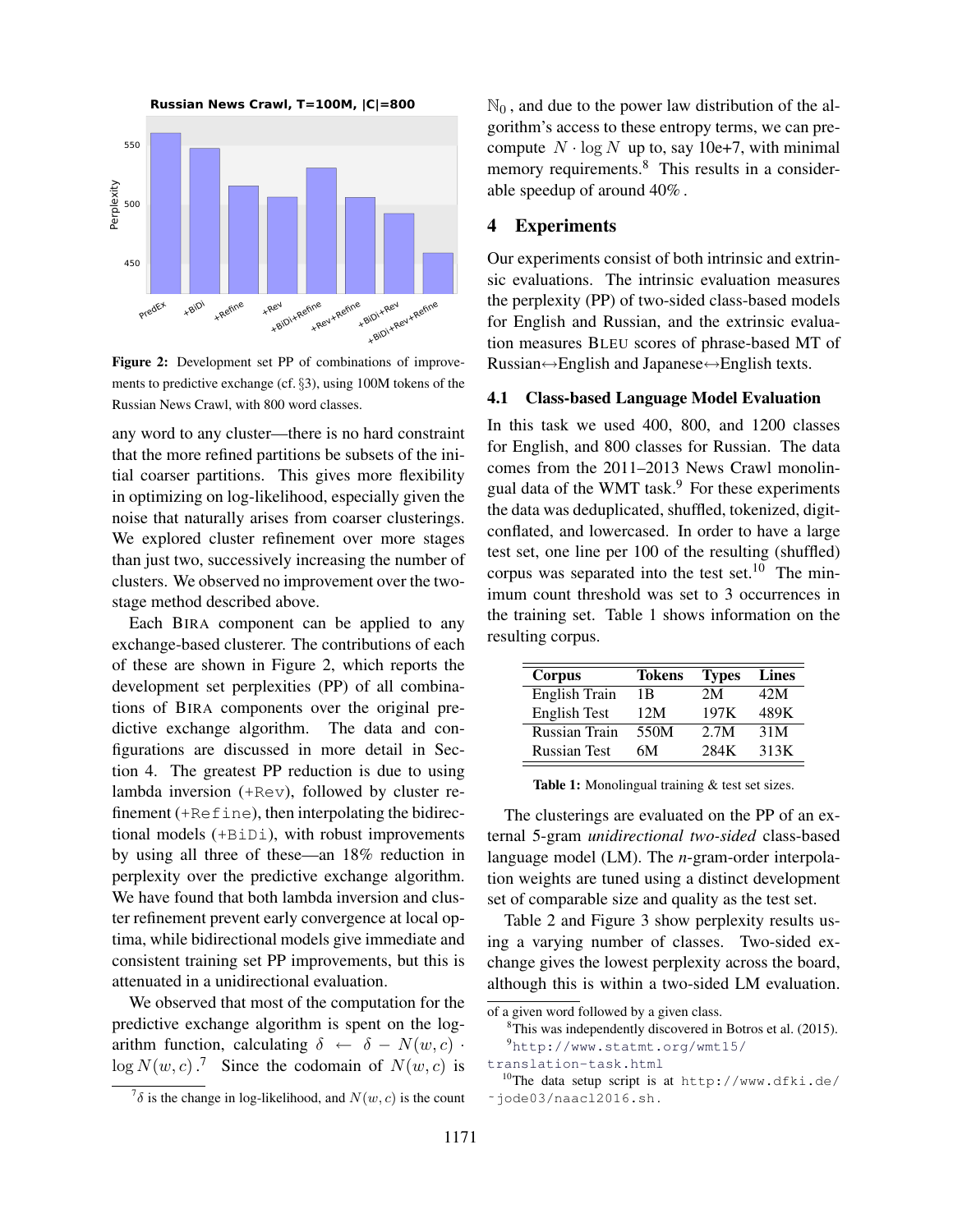

Figure 3: 5-gram two-sided class-based LM perplexities for various clusterers on English News Crawl varying the number of classes.

We also evaluated clusters derived from word2vec (Mikolov et al., 2013) using various configurations<sup>11</sup>, and all gave poor perplexities. BIRA gives better perplexities than both the original predictive exchange algorithm and Brown clusters.<sup>12</sup> The Russian experiments yielded higher perplexities for all clusterings, but otherwise the same comparative results.

| <b>Training Set</b>    | 2-Side Ex. BIRA Brown Pred. Ex. |                   |  |
|------------------------|---------------------------------|-------------------|--|
| EN, $ C  = 400$        | 193.3                           | 197.3 201.8 220.5 |  |
| EN, $ C  = 800$ 155.0  |                                 | 158.1 160.2 178.3 |  |
| EN, $ C  = 1200$ 138.4 |                                 | 140.4 141.5 157.6 |  |
| RU, $ C  = 800$ 322.4  |                                 | 340.7 350.4 389.3 |  |

Table 2: 5-gram two-sided class-based LM perplexities.

In general Brown clusters give slightly worse results relative to exchange-based clusters, since Brown clustering requires an early, permanent placement of frequent words, with further restrictions imposed on the  $|C|$ -most frequent words (Liang, 2005).<sup>13</sup> Liang-style Brown clustering is only efficient on a small number of clusters, since there is a  $|C|^2$  term in its time complexity.

| <b>Training Set</b> | mkcls | <b>BIRA</b> | <b>Brown</b> | Phrasal |
|---------------------|-------|-------------|--------------|---------|
| EN, $ C  = 400$     | 39.0  | -1.0        | 2.3          | 3.1     |
| EN, $ C  = 800$     | 48.8  | 1.4         | 12.5         | 5.1     |
| EN, $ C  = 1200$    | 68.8  | 1.7         | 25.5         | 6.2     |
| $RU,  C  = 800$     | 75.0  | 15          | 14.6         | 5.5     |

Table 3: Clustering times (hours) of full training sets. Mkcls implements two-sided exchange, and Phrasal implements onesided predictive exchange.

The original predictive exchange algorithm has a more fractionated history than the two-sided exchange algorithm. Interestingly, increasing the number of clusters causes a convergence in the word clusterings themselves, while also causing a divergence in the time complexities of these two varieties of the exchange algorithm. The metaheuristic techniques employed by the twosided clusterer mkcls can be applied to other exchange-based clusterers—including ours—for further improvements.

Table 3 presents wall clock times using the full training set, varying the number of word classes | $C$ | (for English).<sup>14</sup> The predictive exchange-based clusterers (BIRA and Phrasal) exhibit slow increases in time as the number of classes increases, while the others (Brown and mkcls) are much more sensitive to  $|C|$ . Our BIRA-based clusterer is three times faster than Phrasal for all these sets.

We performed an additional experiment, adding more English News Crawl training data.<sup>15</sup> *Our implementation took 3.0 hours to cluster 2.5 billion training tokens*, with  $|C| = 800$  using modest hardware.<sup>14</sup>

# 4.2 Machine Translation Evaluation

We also evaluated the BIRA predictive exchange algorithm extrinsically in machine translation. As discussed in Section 1, word clusters are employed in a variety of ways within machine translation systems, the most common of which is in word alignment where mkcls is widely used. As training sets get larger every year, mkcls struggles to keep pace, and

<sup>&</sup>lt;sup>11</sup>Negative sampling & hierarchical softmax; CBOW & skipgram; various window sizes; various dimensionalities.

<sup>&</sup>lt;sup>12</sup>For the two-sided exchange we used  $mkcls$ ; for the original pred. exchange we used Phrasal's clusterer; for Brown clustering we used Percy Liang's brown-cluster (329dc). All had min-count=3, and all but mkcls (which is not multithreaded) had threads=12, iterations=15.

 $13$ Recent work by Derczynski and Chester (2016) loosens some restrictions on Brown clustering.

<sup>&</sup>lt;sup>14</sup> All time experiments used a 2.4 GHz Opteron 8378 featuring 16 threads.

<sup>&</sup>lt;sup>15</sup> Adding years 2008–2010 and 2014 to the existing training data. This training set was too large for the external class-based LM to fit into memory, so no perplexity evaluation of this clustering was possible.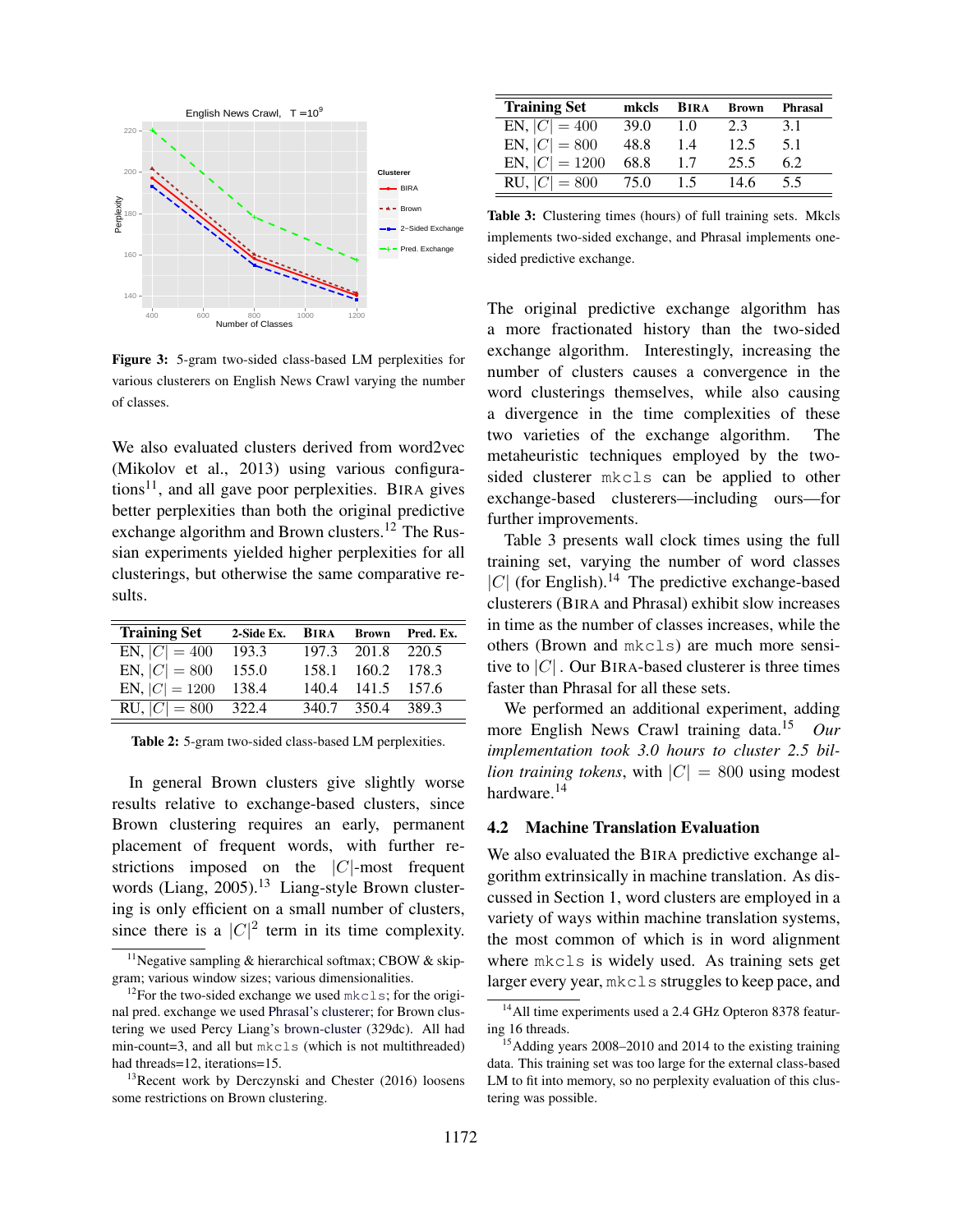is a substantial time bottleneck in MT pipelines with large datasets.

We used data from the Workshop on Machine Translation 2015 (WMT15) Russian↔English dataset and the Workshop on Asian Translation 2014 (WAT14) Japanese↔English dataset (Nakazawa et al., 2014). Both pairs used standard configurations, like truecasing, MeCab segmentation for Japanese, MGIZA alignment, grow-diag-final-and phrase extraction, phrase-based Moses, quantized KenLM 5 gram modified Kneser-Ney LMs, and MERT tuning.

| C    | <b>EN-RU</b>                         | <b>RU-EN</b>              | EN-JA                    | <b>JA-EN</b>             |
|------|--------------------------------------|---------------------------|--------------------------|--------------------------|
| 10   | $20.8 \rightarrow 20.9^*$            | $26.2 \rightarrow 26.0$   | $23.5 \rightarrow 23.4$  | $16.9 \rightarrow 16.8$  |
| 50   | $21.0 \rightarrow 21.2$ <sup>*</sup> | $25.9 \rightarrow 25.7$   | $24.0 \rightarrow 23.7*$ | $16.9 \rightarrow 16.9$  |
| 100  | $20.4 \rightarrow 21.1$              | $25.9 \rightarrow 25.8$   | $23.8 \rightarrow 23.5$  | $169 - 170$              |
| 200  | $21.0 \rightarrow 20.8$              | $25.8 \rightarrow 25.9$   | $23.8 \rightarrow 23.4$  | $17.0 \rightarrow 16.8$  |
| 500  | $20.9 \rightarrow 20.9$              | $25.8 \rightarrow 25.9^*$ | $24.0 \rightarrow 23.8$  | $16.8 \rightarrow 17.1*$ |
| 1000 | $20.9 \rightarrow 21.1$              | $25.9 \rightarrow 26.0**$ | $23.6 \rightarrow 23.5$  | $16.9 \rightarrow 17.1$  |
|      |                                      |                           |                          |                          |

Table 4: BLEU scores (mkcls→BIRA) and significance across cluster sizes ( $|C|$ ).

The BLEU score differences between using mkcls and our BIRA implementation are small but there are a few statistically significant changes, using bootstrap resampling (Koehn, 2004). Table 4 presents the BLEU score changes across varying cluster sizes (\*: p-value < 0.05, \*\*: p-value < 0.01). MERT tuning is quite erratic, and some of the BLEU differences could be affected by noise in the tuning process in obtaining quality weight values. Using our BIRA implementation reduces the translation model training time with 500 clusters from 20 hours using mkcls (of which 60% of the time is spent on clustering) to just 8 hours (of which 5% is spent on clustering).

# 5 Conclusion

We have presented improvements to the predictive exchange algorithm that address longstanding drawbacks of the original algorithm compared to other clustering algorithms, enabling new directions in using large scale, high cluster-size word classes in NLP.

Botros et al. (2015) found that the one-sided model of the predictive exchange algorithm produces better results for training LSTM-based language models compared to two-sided models, while two-sided models generally give better perplexity in class-based LM experiments. Our paper shows that BIRA-based predictive exchange clusters are competitive with two-sided clusters even in a two-sided evaluation. They also give better perplexity than the original predictive exchange algorithm and Brown clustering.

The software is freely available at https:// github.com/jonsafari/clustercat .

# Acknowledgements

We would like to thank Hermann Ney and Kazuki Irie, as well as the reviewers for their useful comments. This work was supported by the QT21 project (Horizon 2020 No. 645452).

### References

- Rami Botros, Kazuki Irie, Martin Sundermeyer, and Hermann Ney. 2015. On Efficient Training of Word Classes and their Application to Recurrent Neural Network Language Models. In *Proceedings of INTERSPEECH-2015*, pages 1443–1447, Dresden, Germany.
- Peter E. Brown, Stephen A. Della Pietra, Vincent J. Della Pietra, and Robert L. Mercer. 1993. The Mathematics of Statistical Machine Translation: Parameter Estimation. *Computational Linguistics*, 19(2):263–311.
- Marie Candito and Djamé Seddah. 2010. Parsing Word Clusters. In *Proceedings of the NAACL HLT 2010 First Workshop on Statistical Parsing of Morphologically-Rich Languages*, pages 76–84, Los Angeles, CA, USA.
- Victor Chahuneau, Eva Schlinger, Noah A. Smith, and Chris Dyer. 2013. Translating into Morphologically Rich Languages with Synthetic Phrases. In *Proceedings of EMNLP*, pages 1677–1687, Seattle, WA, USA.
- Colin Cherry. 2013. Improved Reordering for Phrase-Based Translation using Sparse Features. In *Proceedings of NAACL-HLT*, pages 22–31, Atlanta, GA, USA.
- Alexander Clark. 2003. Combining Distributional and Morphological Information for Part of Speech Induction. In *Proceedings of EACL*, pages 59–66.
- Leon Derczynski and Sean Chester. 2016. Generalised Brown Clustering and Roll-up Feature Generation. In *Proceedings of AAAI*, Phoenix, AZ, USA.
- Nadir Durrani, Philipp Koehn, Helmut Schmid, and Alexander Fraser. 2014. Investigating the Usefulness of Generalized Word Representations in SMT. In *Proceedings of Coling*, pages 421–432, Dublin, Ireland.